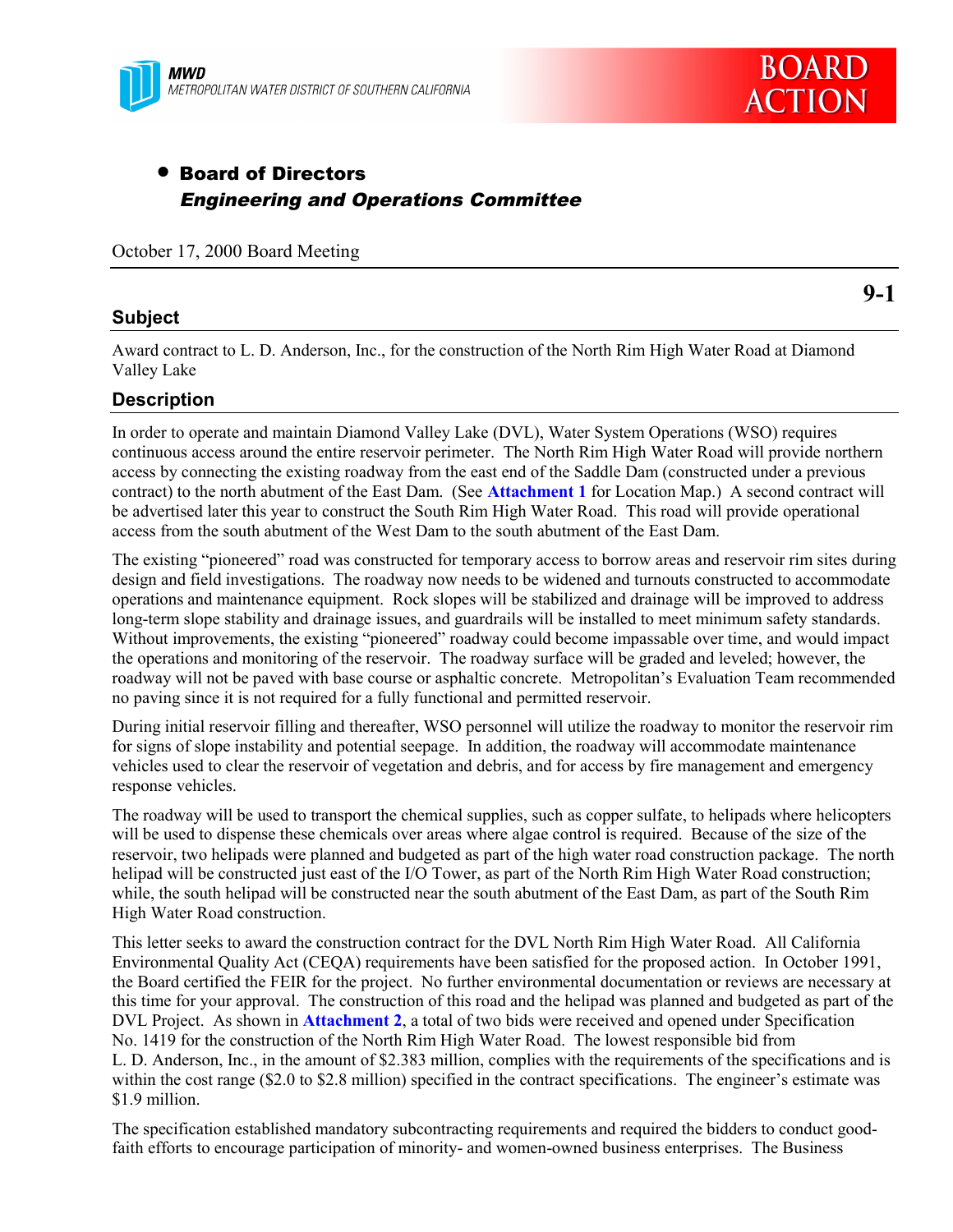Outreach Office has reviewed the anticipated levels of participation submitted by L. D. Anderson, Inc., and deemed them acceptable in meeting the criteria set forth in the specification. Anticipated levels of participation are shown in **Attachment 3**.

#### **Policy**

Metropolitan Water District Administrative Code Section 8113: Award of contract required to be made by competitive bidding.

## **Board Options/Fiscal Impacts**

#### **Option #1**

Award a fixed price construction contract in the amount of \$2.383 million to L. D. Anderson, Inc. for the construction of the North Rim High Water Road at DVL.

**Fiscal Impact:** \$2.383 million of previously appropriated funds

#### **Option #2**

Maintain road in its existing condition. The existing road was intended for temporary use during design investigations and will require ongoing repair and maintenance by WSO staff. Some sections of the road require immediate repair. Currently, the road is too narrow to accommodate existing maintenance vehicles. Therefore, smaller vehicles would need to be purchased if this option is selected. Without the helipad within the reservoir watershed, helicopters used to dispense chemicals for algae control would travel further distances to the reservoir and additional measures would be required to facilitate this work. **Fiscal Impact:** Higher costs to operate and maintain the reservoir.

### **Staff Recommendation**

Option #1.

Wolfe *Roy L. Wolfe*

9/29/2000 *Date*

*Manager, Corporate Resources*

*General Manager Date*

9/29/2000

**Attachment 1 - (Location Map) Attachment 2 - (Abstract of Bids) Attachment 3 - (MBE/WBE Participation)** BLA#152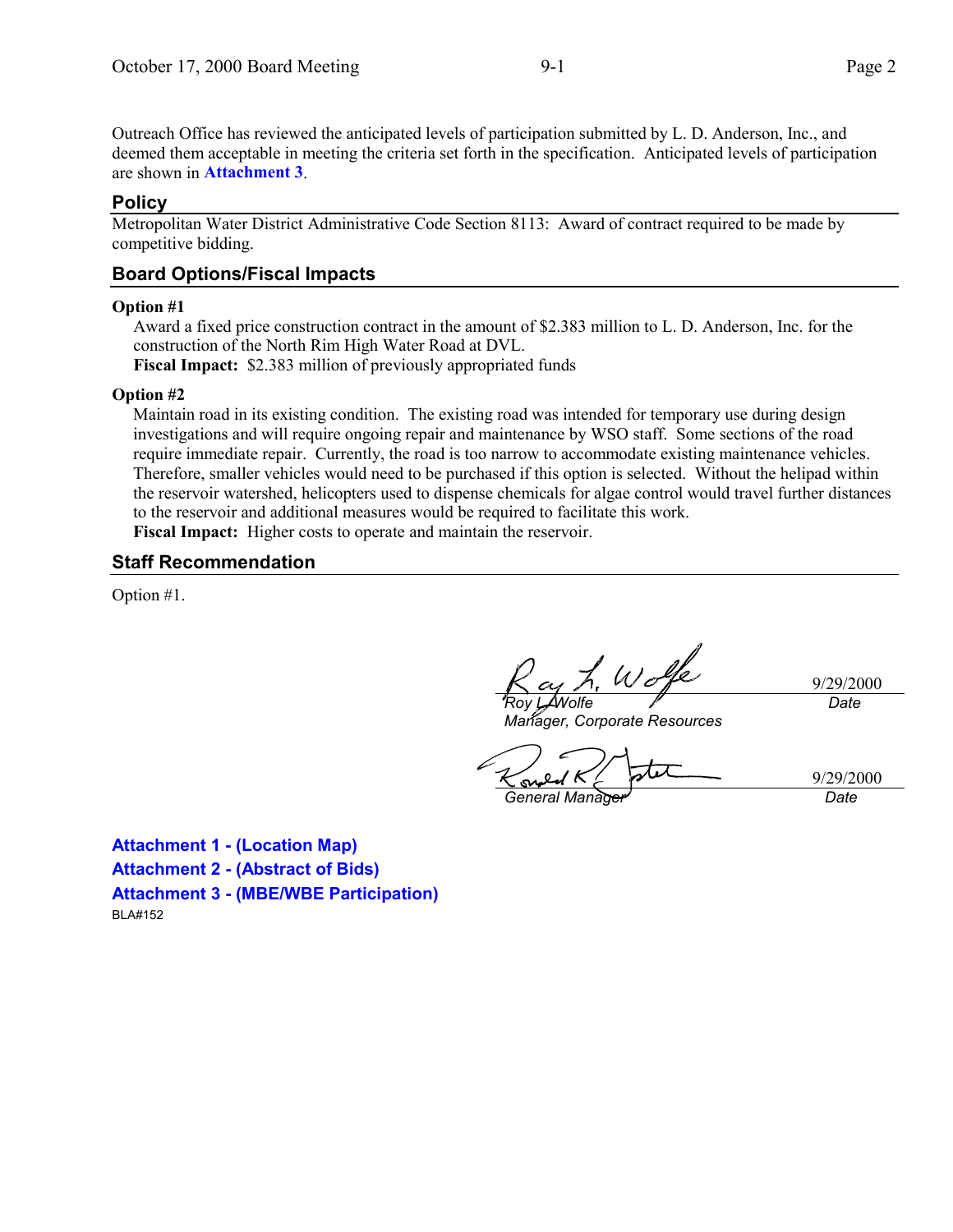

Location Map DVLP – North Rim High Water Road

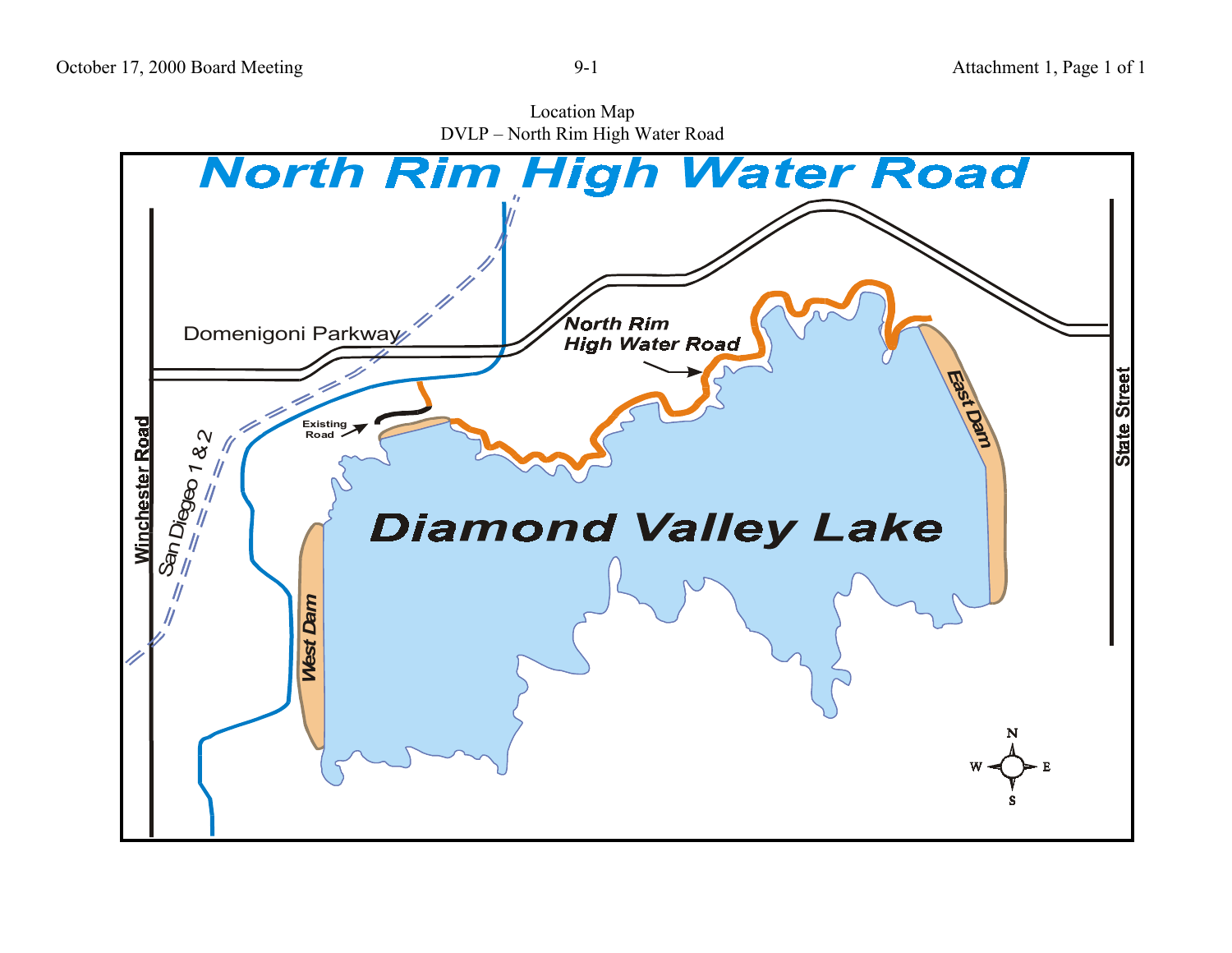# Abstract of Bids DVLP – North Rim High Water Road

# **ABSTRACT OF BIDS**

# **Received July 26, 2000, at 2:00 p.m. Specifications No. 1419, as amended North Rim High Water Road**

The contract consists of remedial grading, finishing side slopes, and furnishing and installing guardrail along approximately 6.7 miles of an existing unpaved road; grading and constructing approximately 1,100 feet of access road; grading and constructing a concrete heliport; and other appurtenant work as specified and shown on the drawings.

### **Engineer's Estimate: \$1,900,000**

| <b>Bidder &amp; Location</b>                             | Items 1-6   | Sub \$    | Sub $%$   | Met MSM* |
|----------------------------------------------------------|-------------|-----------|-----------|----------|
| L.D. Anderson, Inc., Bloomington,<br><b>CA</b>           | \$2,383,000 | \$367,300 | 15.41%    | Yes      |
| Mitchell Pacific Constructors, Inc.,<br>Palm Springs, CA | \$2,394,417 | \$368,683 | $15.40\%$ | Yes      |

\* Mandatory Subcontractable Minimum set at 9% with an Anticipated Level of Participation of 5% MBE and 2% WBE.